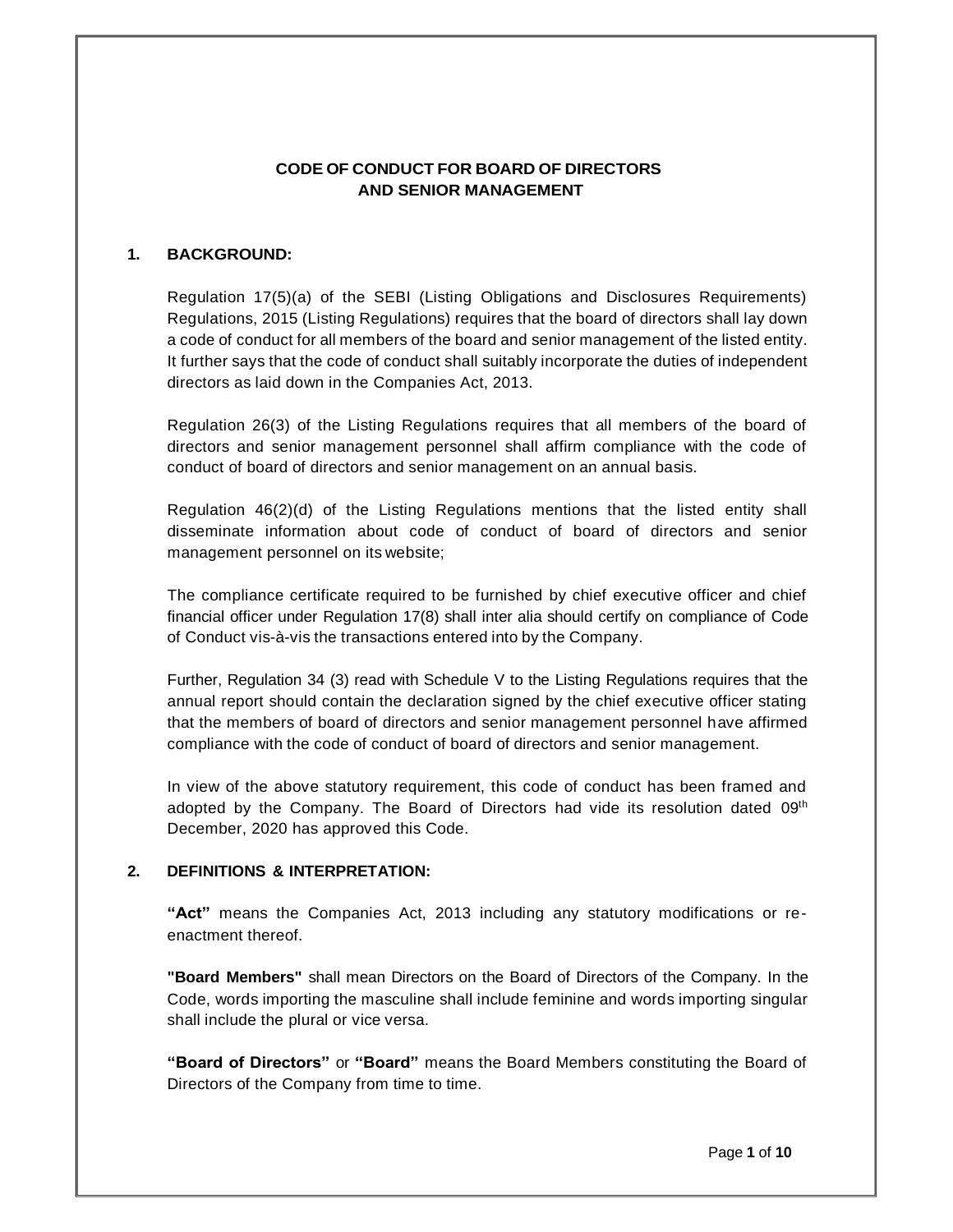**"Company"** means Arihant Foundation & Housing Limited.

**"Independent Director"** means a director appointed on the Board of the Company as Independent Director and who fulfils the required criteria under the Act and Listing Regulations as applicable from time to time."

"**Listing Regulations**" means the Securities Exchange Board of India (Listing Obligations and Disclosure Requirements) Regulations, 2015

"**Policy**" means this policy, as amended from time to time.

"**SEBI**" means the Securities and Exchange Board of India.

"**Senior Management**" shall mean key managerial personnel /officers/personnel of the Company who are members of core management team excluding Board of Directors and shall comprise all members of management one level below the executive directors, including all functional heads.

### **3. APPLICABILITY:**

The code shall be applicable to:

- (a) the Directors and
- (b) the Senior Management.

### **4. KEY REQUIREMENTS**

The Board Members and the Senior Management must act within the authority conferred upon them and in the best interests of the Company and observe the following code of conduct:

### **A. Honesty & Integrity**

The Directors and Senior Management shall conduct their activities with honesty, integrity and fairness. They shall act in good faith, responsibly, with due care, competence and diligence, without allowing their independent judgment to be subordinated to personal preferences. The Directors and Senior Management shall act in the best interests of the Company and fulfill their fiduciary obligations and they shall not act or achieve or attempt to achieve any undue gain or advantage either to themselves or their relatives, friends, partners or associates.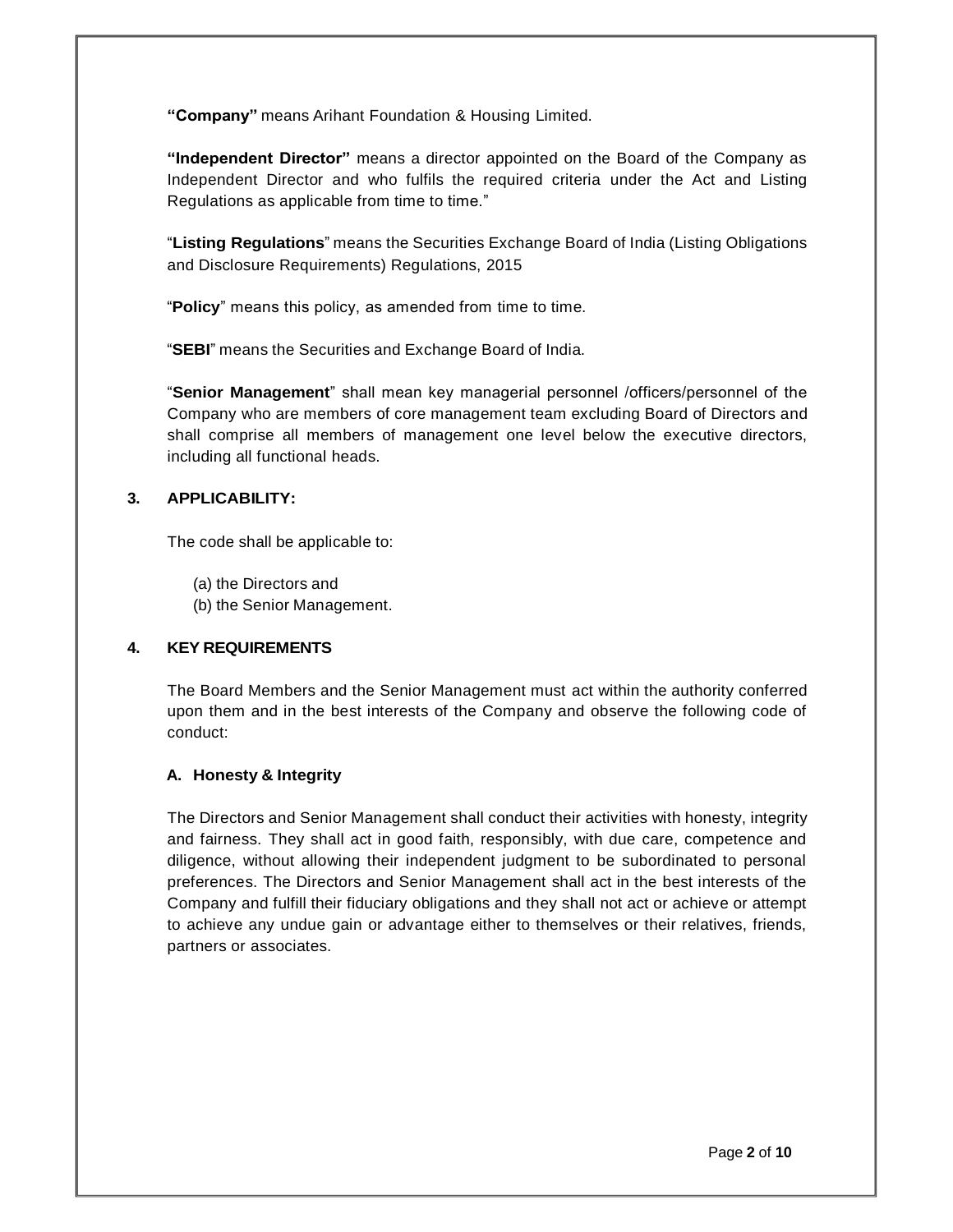## **B. Conflict of Interest**

The Directors and Senior Management shall always act in good faith to promote the business and objects of the company for the members as a whole and in the best interests of the Company, its employees, shareholders, the community and shall not engage in any business, relationship or activity, which may be in conflict with the interests of the Company.

In case there is likely to be a conflict of interest, he/she should make full disclosure of all the facts and circumstances thereof to the Board of Directors and the prior approval of the Audit Committee and that of the Board is required to be obtained.

## **C.Other Directorships**

Serving on the Boards of other companies that are competitors to the Company's business might involve potential conflict of interest and therefore, all Directors must report / disclose such relationships to the Board on an annual basis.

### **D. Non-Assignment of office and Compliance of Articles of Association**

The Directors and Senior Management shall not assign their office and / or functions to any other person including an employee of the Company. The Directors and Senior Management shall act and comply with the regulations of the Company as comprised in its Articles of Association.

### **E. Confidentiality of Information**

Any information concerning the Company's business, its customers, suppliers etc., which is not in the public domain and to which the Directors and Senior Management have access or possess such information, must be considered confidential and held in confidence, unless their disclosure is authorized by the Board or when disclosure is mandatory under any statutory or legal provisions.

### **F.Protection of Assets**

The Directors and Senior Management must protect the Company's assets and information and shall not use these for personal purposes.

### **G. Periodic Review**

Once in every year or upon revision of this Code, every Director must accord consent to comply with the same and the Senior Management must give an undertaking for compliance with the same.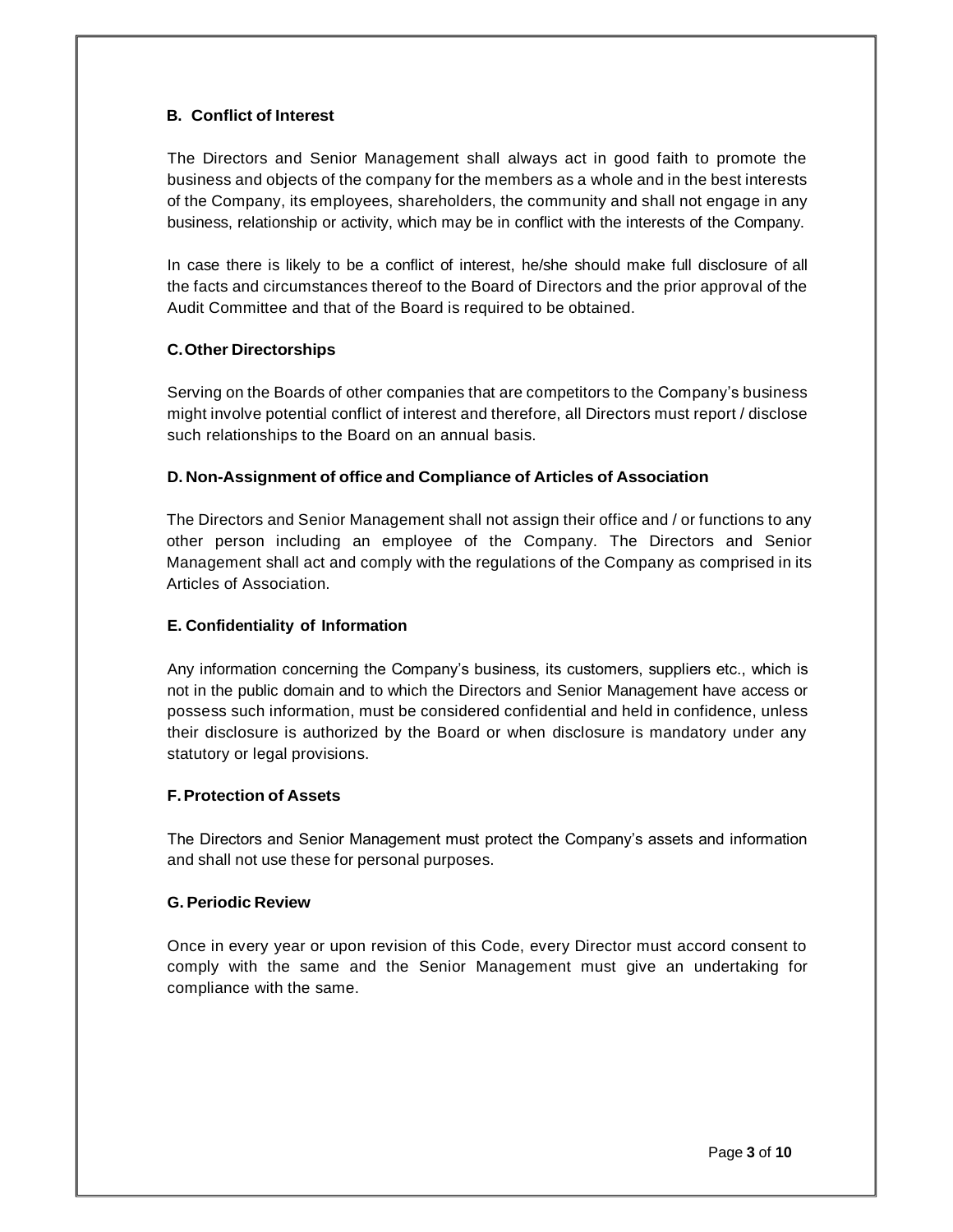All new Directors shall accord their consent while joining the Board and new Senior Management shall give an undertaking under this Code at the time of commencement of their employment with the Company.

### **5. CODE FOR INDEPENDENT DIRECTORS**

The Independent Directors, in addition to the compliance with this Code, shall also comply with and adhere to the Code for Independent Directors framed in accordance with the provisions of the Companies Act, 2013 and forming part of this Code and enclosed as "**Annexure – I**".

## **6. ANNUAL COMPLIANCE REPORTING**

The Board Members and Senior Management shall affirm compliance with this Code on an annual basis as at the end of each financial year of the Company (as per Confirmation-I) within 7 days of the close of every financial year.

## **7. ACKNOWLEDGEMENT OF RECEIPT OF THECODE**

Each Board Member and every employee in the Senior Management, shall acknowledge receipt of the Code or any modification(s) thereto, in the acknowledgement form annexed to this Code as Appendix – II and forward the same to the Compliance Officer

## **8. ENFORCEMENT OF CODE OF CONDUCT**

Each Board Member and every employee in the Senior Management shall be accountable for complying with the Code. The penalty for breach of the Code by shall be determined by the Audit Committee of the Board of Directors including but not limited to removal of defaulting Board Member or termination of employment of defaulting employee in the Senior Management.

### **9. REVIEW & AMENDMENTS**

This code may be amended, modified, varied of waived by the Board as may be deemed necessary in the interests of the Company and subject to the provisions of applicable laws, regulations or guidelines.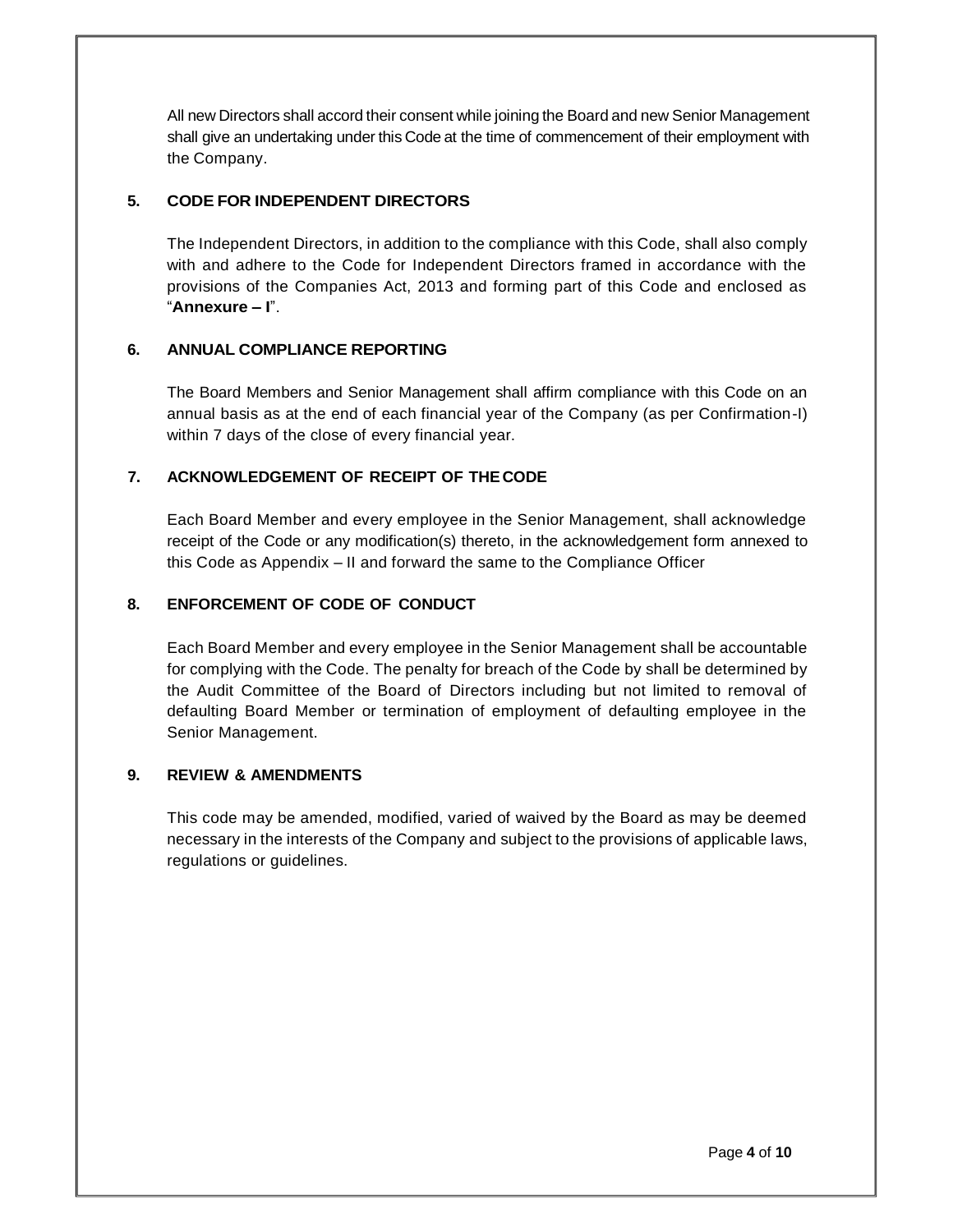### **ANNUAL CONFIRMATION - I**

Date:

### To **The Board of Directors**

Arihant Foundation & Housing LimitedNew #3 Old #25, Ganapathy Colony 3rd Lane, Off Cenotaph Road Teynampet, Chennai – 600 018

Dear Sirs,

Sub: Confirmation of compliance with the Code of Conduct for Board and Senior Management as per Regulation 26(3) of SEBI (Listing Obligations & Disclosure Requirements) Regulations, 2015

I, (*Name of Director/ Senior Management Personnel*), (*Designation*) of Arihant Foundations & Housing Limited, do hereby confirm that I have read and understood the Code of Conduct applicable to the Board of Directors and Senior Management of the Company and that to the best of my knowledge and belief, I have complied with the requirements of this Code during the preceding financial year (*mention previous year*) and / or I affirm that I will comply with the requirementsof this Code during the current financial year (*mention current year*).

(Signature)

(Name of Director/ Senior Management Personnel) (Designation) (DIN, if any)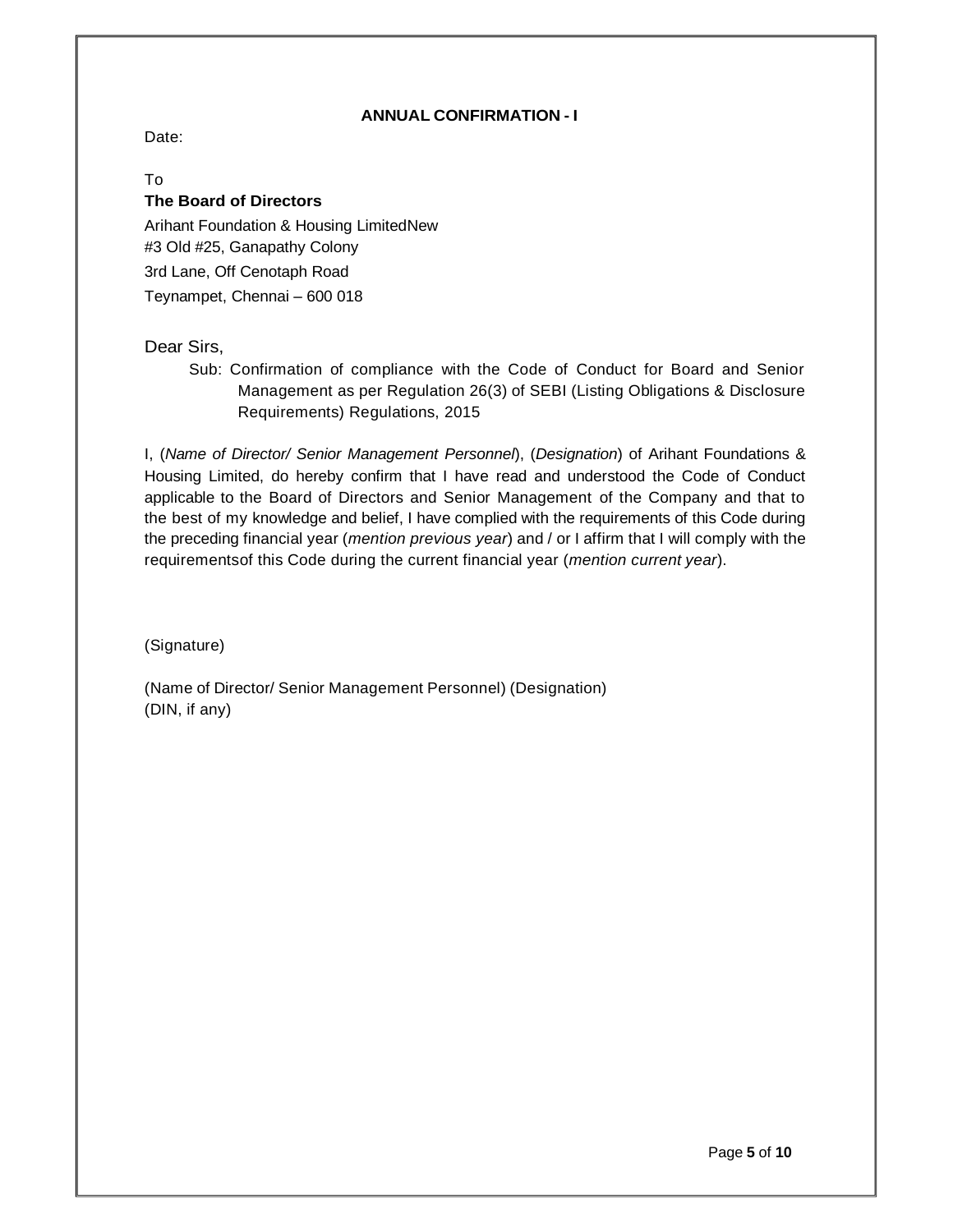# **ANNEXURE – I - CODE FOR INDEPENDENT DIRECTORS**

### **ARIHANT FOUNDATIONS & HOUSING LIMITED**

This Code is a guide to professional conduct for Independent Directors and the Independent Directors are expected to adhere to these standards and fulfill their responsibilities in a professional and faithful manner. This Code shall form part of the Code of Conduct for Board of Directors and Senior Management.

I. Guidelines of professional conduct

The Independent Directors are expected to adhere to the following guidelines/ standards while conducting their professional duty.

- 1. Independent Directors shall uphold ethical standards of integrity and probity in the interests of the Company;
- 2. They shall act objectively and constructively while exercising their duties;
- 3. They shall exercise their responsibilities in a bona fide manner in the interest of the Company;
- 4. They shall devote sufficient time and attention to their professional obligations for informed and balanced decision making;
- 5. They shall not allow any extraneous considerations that will vitiate their exercise of objective independent judgment in the paramount interest of the Company as a whole, while concurring in or dissenting from the collective judgment of the Board in its decision making;
- 6. They shall not abuse their position to the detriment of the Company or its shareholders or for the purpose of gaining direct or indirect personal advantage or advantage for any associated person;
- 7. They shall refrain from any action that would lead to loss of their independence;
- 8. They shall immediately inform the Board where circumstances arise which make them lose their independence;
- 9. They shall assist the Company in implementing the best corporate governance practices.

II. Role and functions

- 1. The independent directors shall help in bringing an independent judgment to bear on the Board's deliberations, especially on issues of strategy, performance, risk management, resources, key appointments and standards of conduct;
- 2. They shall bring an objective view in the evaluation of the performance of the Board and management;
- 3. They shall scrutinise the performance of management in achieving agreed goals and objectives and monitor the reporting of performance;
- 4. They shall satisfy themselves on the integrity of financial information, and that the financial controls and the systems of risk management are robust and defensible;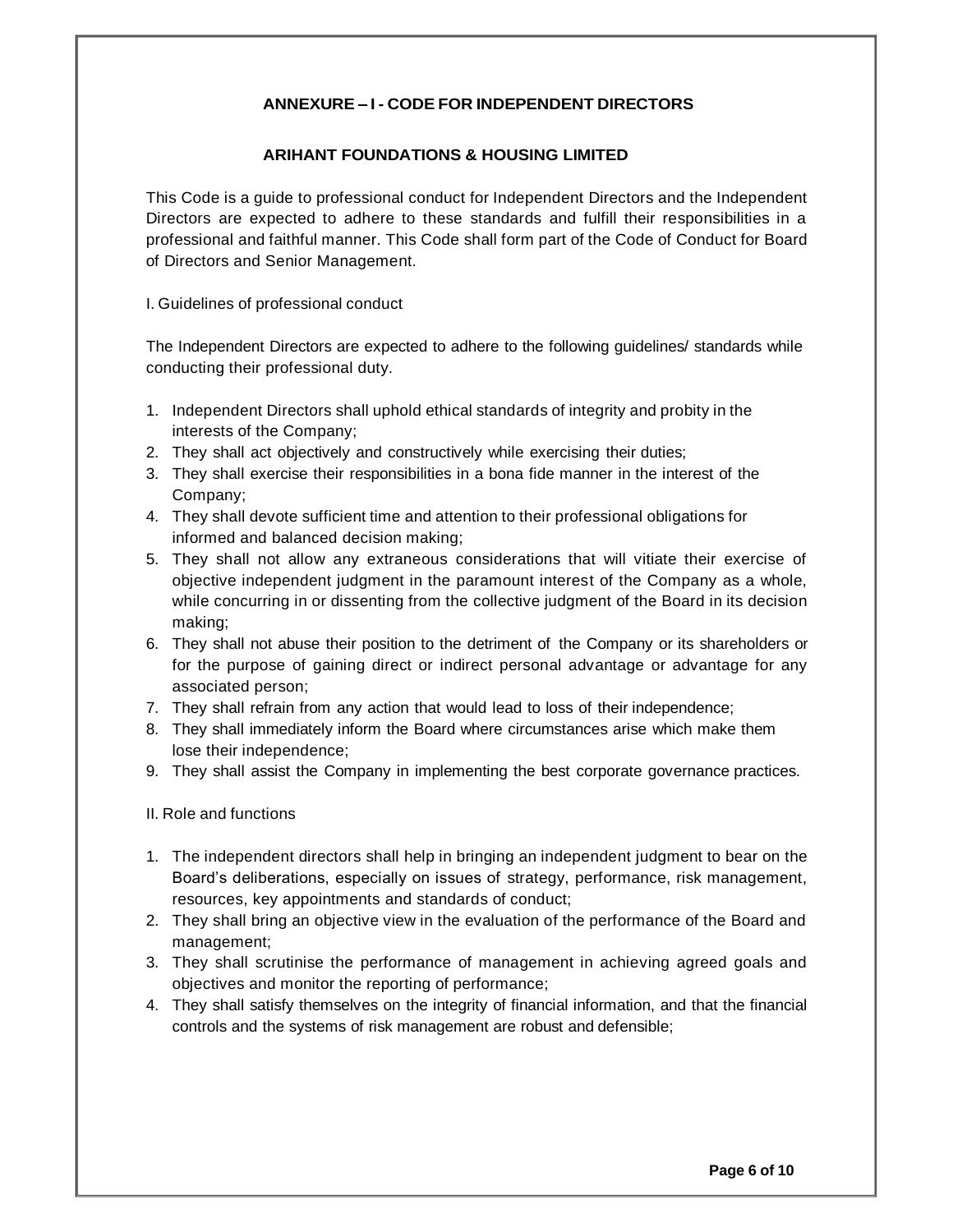- 5. They shall safeguard the interests of all stakeholders, particularly the minority shareholders;
- 6. They shall balance the conflicting interests of the stakeholders;
- 7. They shall determine appropriate levels of remuneration of executive directors, key managerial personnel and Senior Management, and have a prime role in appointing, and where necessary recommend removal of, executive directors, key managerial personnel and Senior Management;
- 8. They shall moderate and arbitrate in the interest of the Company as a whole in situations of conflict between management and shareholders' interests.

# III. Duties

- 1. The independent directors shall undergo appropriate induction and regularly update and refresh their skills, knowledge and familiarity with the Company;
- 2. They shall seek appropriate clarification or amplification of information and, where necessary, take and follow appropriate professional advice and opinion of outside experts at the expense of the Company;
- 3. They shall strive to attend all meetings of the Board of Directors and of the Board committees of which they are members;
- 4. They shall participate constructively and actively in the committees of the Board in which they are chairpersons or members;
- 5. They shall strive to attend the general meetings of the Company;
- 6. Where they have concerns about the running of the Company or a proposed action, they shall ensure that these are addressed by the Board and, to the extent that they are not resolved, they shall insist that their concerns are recorded in the minutes of the Board meeting;
- 7. They shall keep themselves well informed about the Company and the external environment in which it operates;
- 8. They shall not unfairly obstruct the functioning of an otherwise proper Board or committee of the Board;
- 9. They shall pay sufficient attention and ensure that adequate deliberations are held before approving related party transactions and assure themselves that the same are in the interest of the Company;
- 10. They shall ascertain and ensure that the Company has an adequate and functional vigil mechanism and ensure that the interests of a person who uses such mechanism are not prejudicially affected on account of such use;
- 11. They shall report concerns about unethical behaviour, actual or suspected fraud or violation of the Company's code of conduct or ethics policy;
- 12. They shall, while acting within their authority, assist in protecting the legitimate interests of the Company, shareholders and its employees;
- 13. They shall not disclose confidential information including commercial secrets, technologies, advertising and sales promotion plans, unpublished price sensitive information, unless such disclosure is expressly approved by the Board or required by law.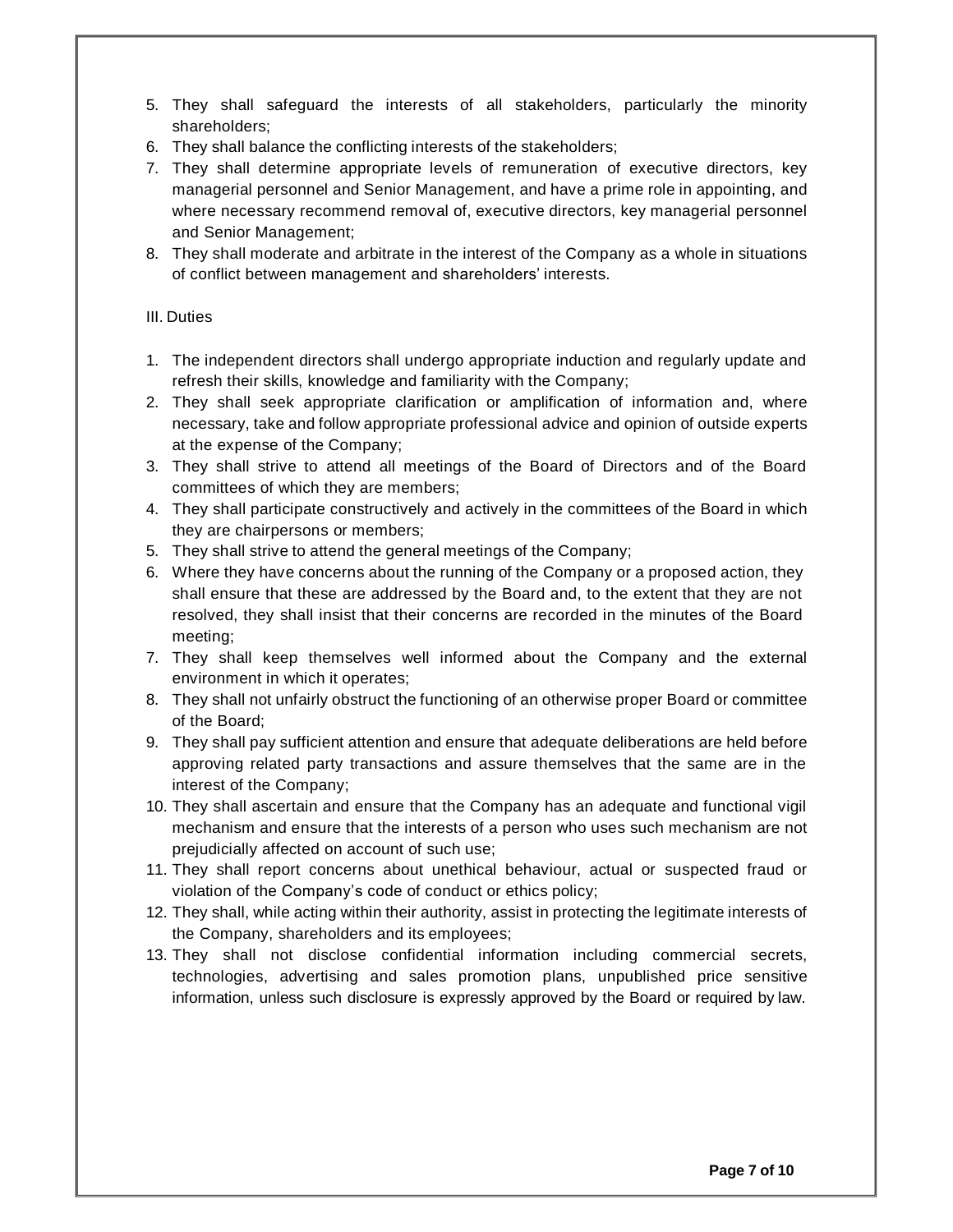IV.Adherence to the Applicable Laws:

- 1. The independent directors shall adhere to the provisions of the Companies Act, 1956 and the Companies Act, 2013 to the extent and as may be applicable to them.
- 2. They shall comply with the provisions of the Listing Agreement signed by the Company with the Stock Exchanges.
- 3. They shall comply with the Code of Conduct for Board of Directors and Senior Management.
- 4. They shall comply with the Code of Business Ethics, if any implemented by the Company for its directors and employees.
- 5. They shall comply with all the laws to the extent and as may be applicable to the Company.
- 6. They shall give a declaration that they meet the criteria of independence as provided in section 149(6) of the Companies Act, 2013 and SEBI (Listing Obligation and Disclosure Requirements) Regulations, 2015 as amended from time to time in the format as given in **'***Declaration - I***'** at the first meeting of the Board in which they participate as directors and thereafter at the first meeting of the Board in every financial year or whenever there is any change in the circumstances which may affect their status as an independent director.
- 7. They shall, from time to time, furnish to the Company such declarations, disclosures and statements as may be required to be furnished by the Directors under the relevant laws.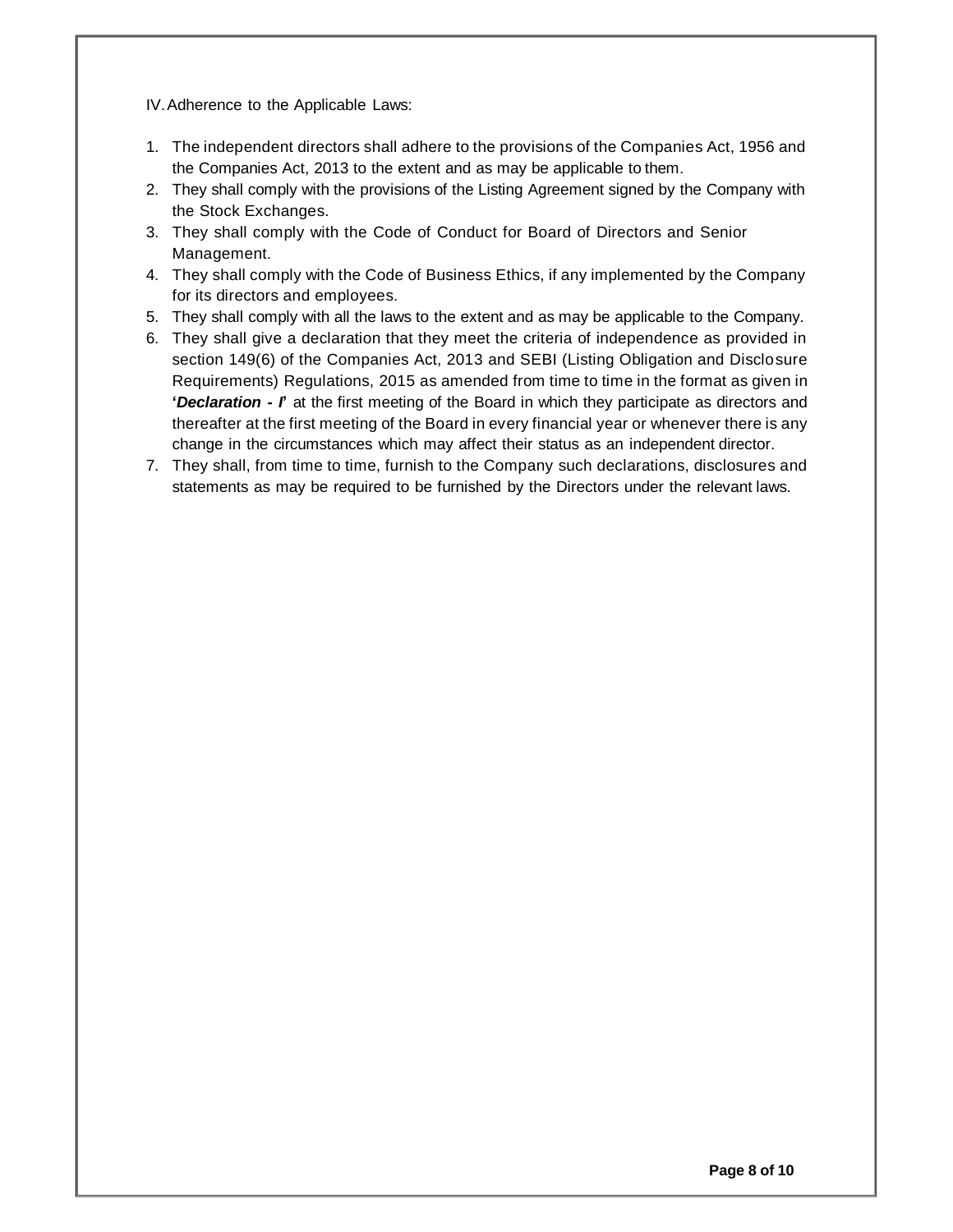### **DECLARATION - I**

To Date:

Arihant Foundations & Housing Ltd No.3, Ganapathy Colony, 3rd Street Off Cenotaph Road, Teynampet, Chennai 600 018

# **Sub: Declaration of independence under SEBI (LODR) Regulations, 2015 and subsection (6) of section 149 of the Companies Act, 2013.**

Dear Sirs,

I, (Name of Independent Director), hereby certify that I am a Non-Executive - Independent Director of Arihant Foundations & Housing Limited, Place and comply with all the criteria of independent director as envisaged in SEBI (LODR) Regulations, 2015 and the Companies Act, 2013.

- I am a person of integrity and possess relevant expertise and experience to be an independent director in the Company;
- I am/was not a promoter of the company or its holding, subsidiary or associate company or member of the promoter group of the company;
- I am not related to promoters / directors / persons occupying management position at the board level or level below the board in the company, its holding, subsidiary or associate company;
- Apart from receiving director sitting fees / remuneration, I have/had no pecuniary relationship / transactions with the company, its promoters, its directors, its senior management or its holding, subsidiary or associate company, or their promoters, or directors, during the three immediately preceding financial years or during the current financial year;
- none of my relatives:
- a. is holding securities of or interest in the company, its holding, subsidiary or associate company during the three immediately preceding financial years or during the current financial year of face value in excess of fifty lakh rupees or two percent of the paid-up capital of the company, its holding, subsidiary or associate company, respectively, or such higher sum as may be specified;
- b. is indebted to the company, its holding, subsidiary or associate company or their promoters or directors, in excess of such amount as may be specified during the three immediately preceding financial years or during the current financial year;
- c. has given a guarantee or provided any security in connection with the indebtedness of any third person to the company, its holding, subsidiary or associate company or their promoters or directors, for such amount as may be specified during the three immediately preceding financial years or during the current financial year; or
- d. has any other pecuniary transaction or relationship with the company, its holding, subsidiary or associate company amounting to two percent or more of its gross turnover or total income:
- Provided that the pecuniary relationship or transaction with the company, its holding, subsidiary or associate company or their promoters, or directors in relation to points (A) to (D) above shall not exceed two percent of its gross turnover or total income or fifty lakh rupees or such higher amount as may be specified from time to time, whichever is lower.
- Neither me nor any of my relatives:
	- a. holds or has held the position of a key managerial personnel or is or has been employee/executive of the company or its holding, subsidiary or associate company or any company belonging to the promoter group of the company, in any of the three financial years immediately preceding the financial year in which I am proposed to be appointed:
	- b. Provided that in case of a relative, who is an employee other than key managerial personnel, the restriction under this clause shall not apply for his / her employment.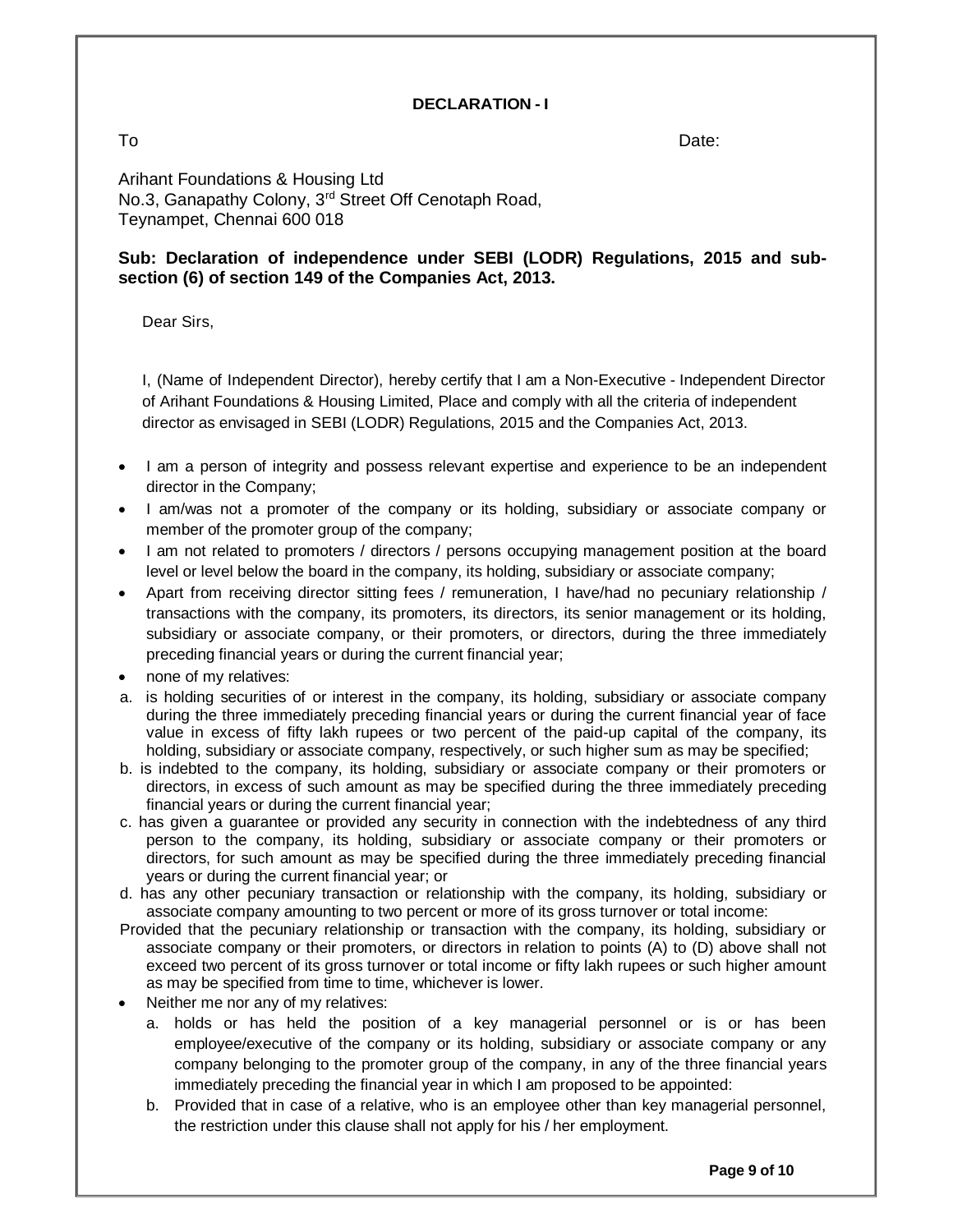- c. is or has been an employee or proprietor or a partner, in any of the three financial years immediately preceding the financial year of;
	- a. a firm of auditors or company secretaries in practice or cost auditors of the company or its holding, subsidiary or associate company; or
	- b. any legal or a consulting firm that has or had any transaction with the company, its holding, subsidiary or associate company amounting to 10% or more of the gross turnover of such firm;
- d. holds together with my relatives 2% or more of the total voting power of the company; or
- e. is a Chief Executive or director, by whatever name called, of any nonprofit organization that receives 25% or more of its receipts from the company, any of its promoters, directors or its holding, subsidiary or associate company or that holds 2% or more of the total voting power of the company; or
- I am not a material supplier, service provider or customer or a lessor or lessee of the company;
- I am not less than 21 years of age.
- I am not a non-independent director of another company on the board of which any nonindependent director of the company is an independent director.

Signature

(Name of Director) (Designation and DIN)